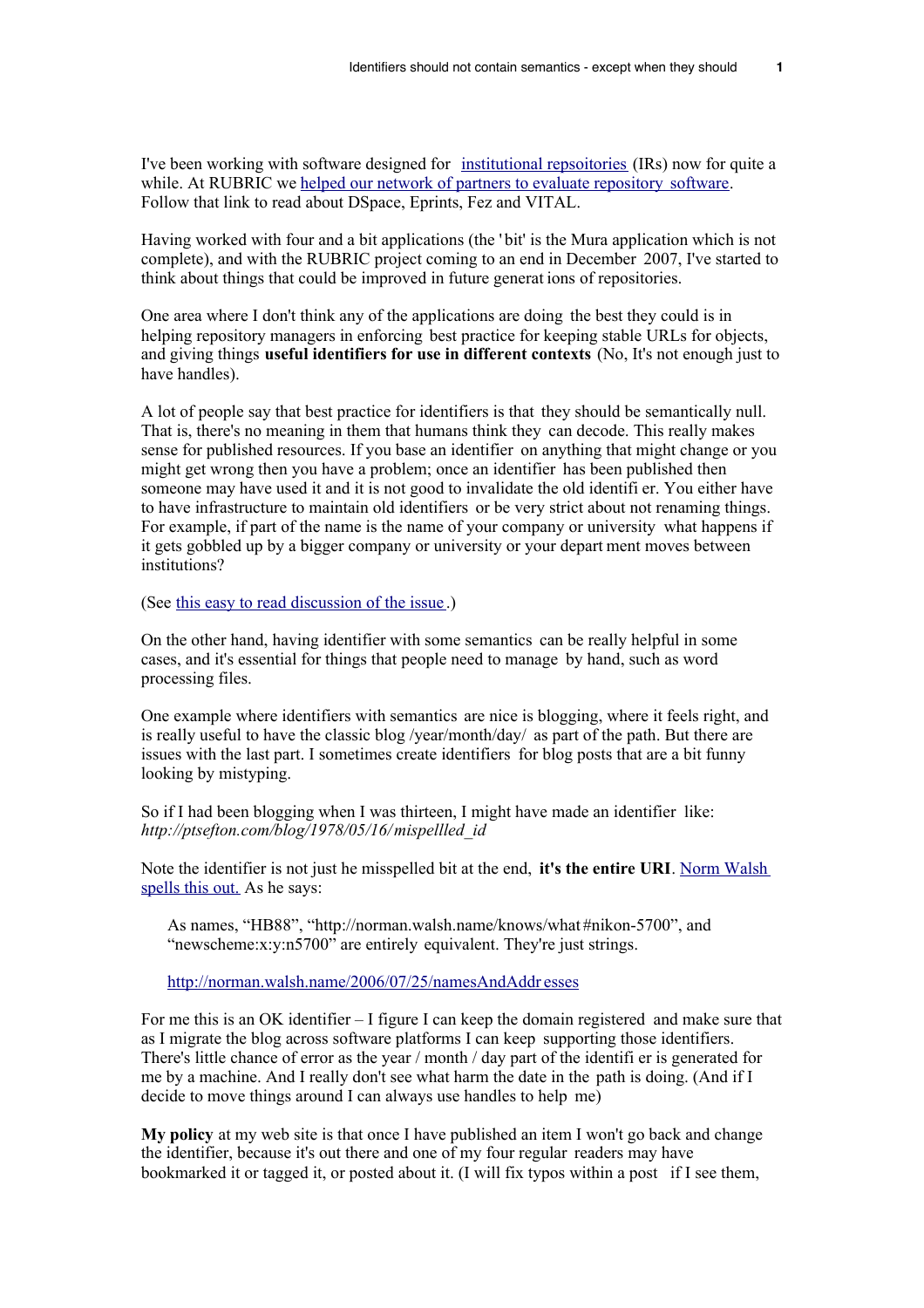but apart from that all updates will be noted at the top of the post).

But **I often make mistakes** in generating identifiers. So I'm going to remove the error -prone bit and change the way I make ID's starting with this post.

The last part of the Identifier on posts is usually generated from the file name I use to write the document.. The filename on this one is repository-interfaces.odt which is not at all what it ended up being about. See, that's an example of a *meaningful identifier gone wrong*.

So I'm going to replace this code which generates the last part of the ID from the filename:

thisPostName = os.path.splitext( os.path.split(self.path)[1])[0]

With this, which uses the time:

thisPostName = str(datetime.datetime.now().time())

The time will reflect the point at which I decide the post is nearly ready not the time it goes onto my server. For my purposes this is **unique and it's machine generated** so there will be no spelling errors (there's only one of me to hit the button so I can't do two posts at the same millisecond).

At the moment I make a new document in ICE by clicking "Create new Writer document" , and choosing a file name.

As I refine the process I use for blogging, it may be that I can let go of the idea of having an identifier I need to manage at all. I could let ICE create a new document with a GUID (Globally Unique ID) and tell it the title. That way, if the document evolves and the title changes then I will see the new title via ICE, and I will see the item in any of the categories I've added it to using our forthcoming tagging feature – I never need to see the filename, and it may as well be an opaque number.

Some other examples:

## **For photos**

I'm happy to have opaque names for individual files because Picassa does a good hob of showing me my photos.

## **For music files**

I use ITunes and virtually never look at the files – happy to have it handle the naming when it imports a CD, and it's almost irrelevant to me that songs happen to have semantically useful filenames because the metadata does all the work and I never see the files.

## **For item in an institutional repository**

These can (and usually are) be represented by a semanticall y opaque identifier such as this one. You'll have to go and look at it to see what it is :-)

<http://eprints.usq.edu.au/archive/00002653/>

But the actual paper for item 2653 uses an identifier with a bit more semantics:

[http://eprints.usq.edu.au/archive/00002653/](http://eprints.usq.edu.au/archive/00002653/01/Sefton_etd_2007.pdf) 01/Sefton\_etd\_2007.pdf

This is not ideal, as naming the paper is done by humans. I have worked through some